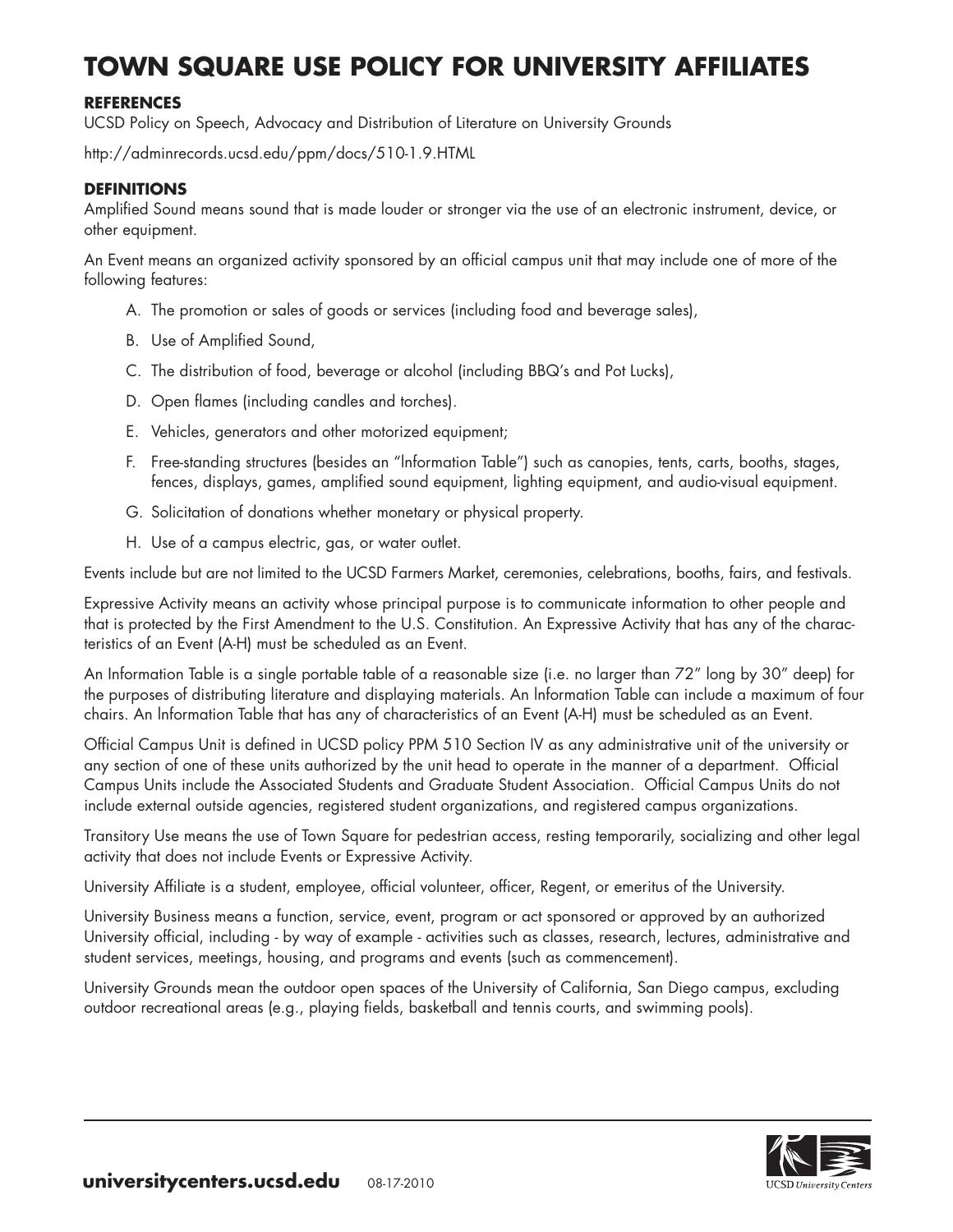### **POLICY**

Town Square is part of the University Grounds located in the University Center

Neighborhood (see diagram). Unless reserved for other purposes or closed by the University and subject to the General Rules provided herein, Town Square is open for Transitory Use and may be used by University Affiliates for Information Tables and Expressive Activity. In addition, Official Campus Units may reserve portions of Town Square for Events. Events must be reserved in advanced through the Price Center One-Stop Reservation Desk.

## **GENERAL RULES**

Transitory Use, Events, Information Tables, and Expressive Activity may occur in Town Square provided those activities do not:

- 1. Unreasonably disrupt or interfere with University Business, including Events scheduled in Town Square,
- 2. Violate the legal rights of other persons, endanger their safety, or unreasonably disrupt, interfere, or obstruct viewing or hearing an Expressive Activity or Event of another person or group that is in compliance with University policy,
- 3. Obstruct the ingress or egress to any University facility, or obstruct the use of any pedestrian walkways, roadways, or fire lanes,
- 4. Unreasonably damage or pose risk of damage to the environment (e.g., turf, trees and other vegetation, wildlife) or to property
- 5. Relocate the tables and chairs in Town Square from their daily configuration without written authorization by the Price Center One-Stop Reservations Desk,
- 6. Violate UCSD policies or state or federal laws.

Complaints about an activity in Town Square that may not comply with the General Rules should be directed to the Price Center One-Stop Reservations Desk. The One-Stop is located on the 3rd floor Price Center East, phone 858- 534-7666, fax 858-534-7860, email onestop@ucsd.edu.

#### **EXPRESSIVE ACTIVITY**

Expressive Activity on Town Square may occur without a space reservation provided it does not conflict with a reserved Event or violate the rules set forth in this policy. The use of Amplified Sound for Expressive Activity is not permitted in Town Square unless it is scheduled as an Event by an Official Campus Unit.

#### **INFORMATION TABLES**

Information Tables are permitted without a reservation in designated areas of Town Square (see exhibit) between 8 a.m. and 5 p.m. provided that they do not conflict with a reserved event or violate the rules set forth in this policy. Information Tables must remain on the hardscape surface of Town Square and off the grass. lnformation Tables must be staffed at all times, and literature and displays must rest on the table. Any use of free-standing structures beyond an lnformation Table is not permitted unless the activity was booked as an Event.

Events in Town Square take precedence over lnformation Tables. Tabling is not permitted within zone one and/or zone two of Town Square (see diagram) when an Event is scheduled in the space.

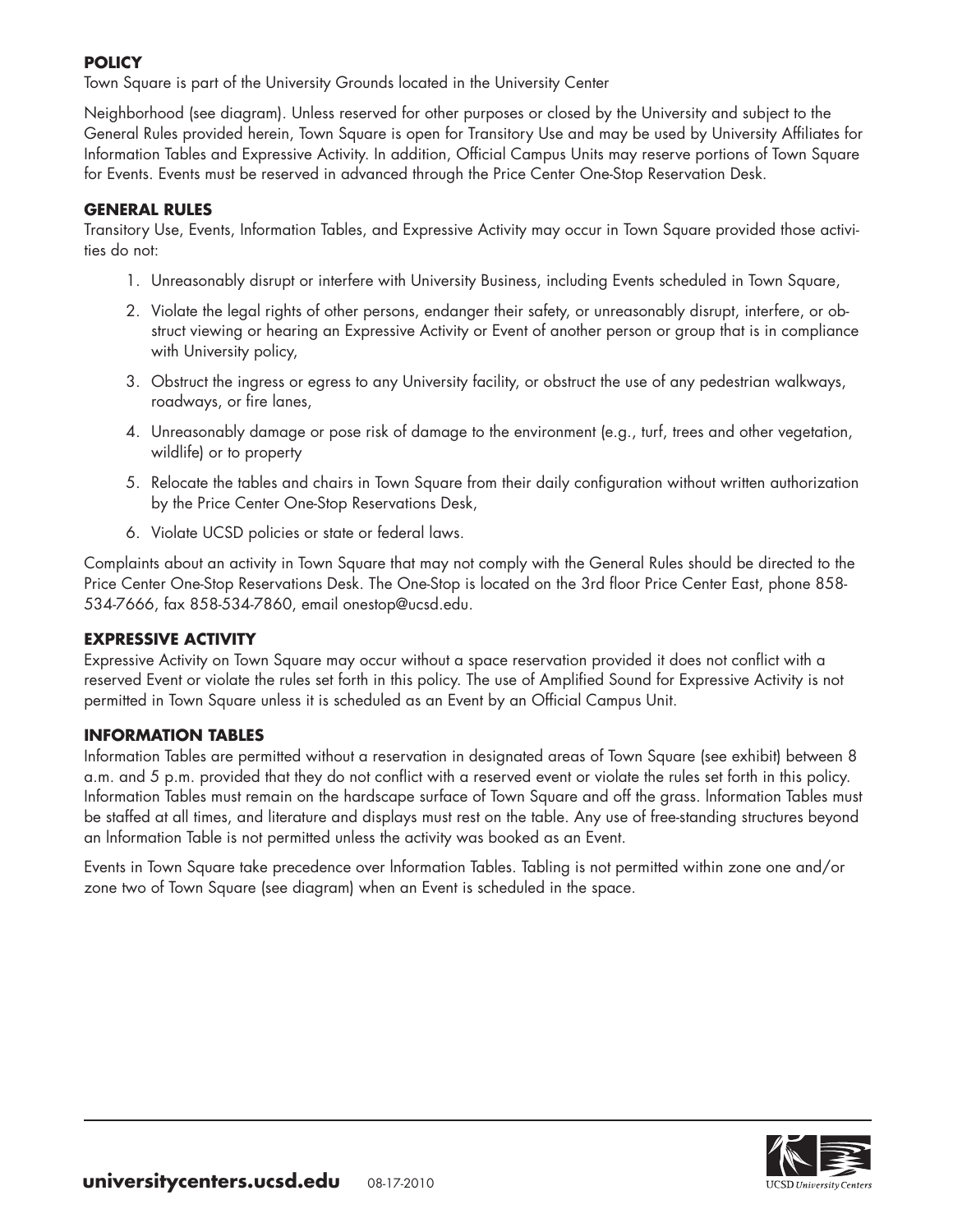## **EVENTS**

Official Campus Units may book Events in Town Square. Events include but are not limited to ceremonies, celebrations, booths, fairs, and festivals.

Events with the primary purpose of promoting the goods and services of for-profit vendors (e.g., touring campus promotions of products) are not permitted in Town Square unless approved in writing as an exception by the Price Center One-Stop Reservations Desk.

- A. Reservable spaces
	- **a**. Town Square consists of two reservable event spaces zone one and two (see diagram). Events that do not require both spaces will be held in zone one unless approved in writing as an exception by the Price Center One-Stop Reservations Desk.
- B. Event Reservations

 **a**. Contact the Price Center One-Stop Reservations Desk to schedule use of Town Square. The One-Stop is located on the 3" floor Price Center East, phone 858-534-7666, fax 858-534-7860, email onestop@ ucsd.edu.

**b**. To provide sufficient time to review, approve, and schedule an Event, all Events must be booked with the One-Stop Reservations Desk at least twenty (20) business days prior to the start date of the Event. **c**. An Event reservation may not be approved if Town Square cannot safely accommodate the logistical or occupancy requirements of an Event.

C. Use Fees

 **a**. Event sponsors will be an assessed a Use Fee for use of Town Square. Use Fees vary depending on the number of zones used and whether an admission charge is assessed for the Event or if the Event is free. **b**. Depending on the nature of the Event, additional charges may be assessed for moving and resetting Town Square tables, trash removal, cleaning Town Square, equipment rental, and other event-support services.

#### **USE OF AMPLIFIED SOUND FOR EVENTS HELD IN TOWN SQUARE**

Use of Amplified Sound in Town Square is subject to compliance with all rules set forth in this Policy, including without limitation the General Rules.

A. Location for Amplified Sound

Amplified Sound is permitted in zone one of Town Square, located on the east side (see diagram). The sound system must face north or south. Amplified Sound is prohibited in zone two unless approved in writing as an exception by the Price Center One-Stop Reservations Desk.

B. Time periods for Amplified Sound and Types of Amplified Sound Permitted

Amplified Sound is permitted for voice only between noon and 1 p.m. Monday through Friday. Amplified sound for voice and music is permitted between 7 p.m. and midnight Monday through Friday, and on Saturday and Sunday with written approval of the Price Center One-Stop Reservations Desk.

#### C. Maximum Decibel Limit for Amplified Sound

 Between noon and 1 p.m. the maximum permissible decibel peak level for Amplified Sound at Events is 80 dba with an average decibel level (measured over any 15 second period) of no more than 70 dba (using a weighted scale) measured from 50 feet away from the sound source

 Between 7 p.m. and midnight, the maximum permissible decibel peak level for Amplified Sound is 95 dba with an average decibel level (measured over any 15 second period) of no more than 85 dba (using a weighted scale) measured from 50 feet away from the sound source.

 If the maximum allowable sound is exceeded, the group will be given an opportunity to reduce the volume. If the volume is not reduced to allowable levels, continued use of Amplified Sound shall be a violation of this Policy.